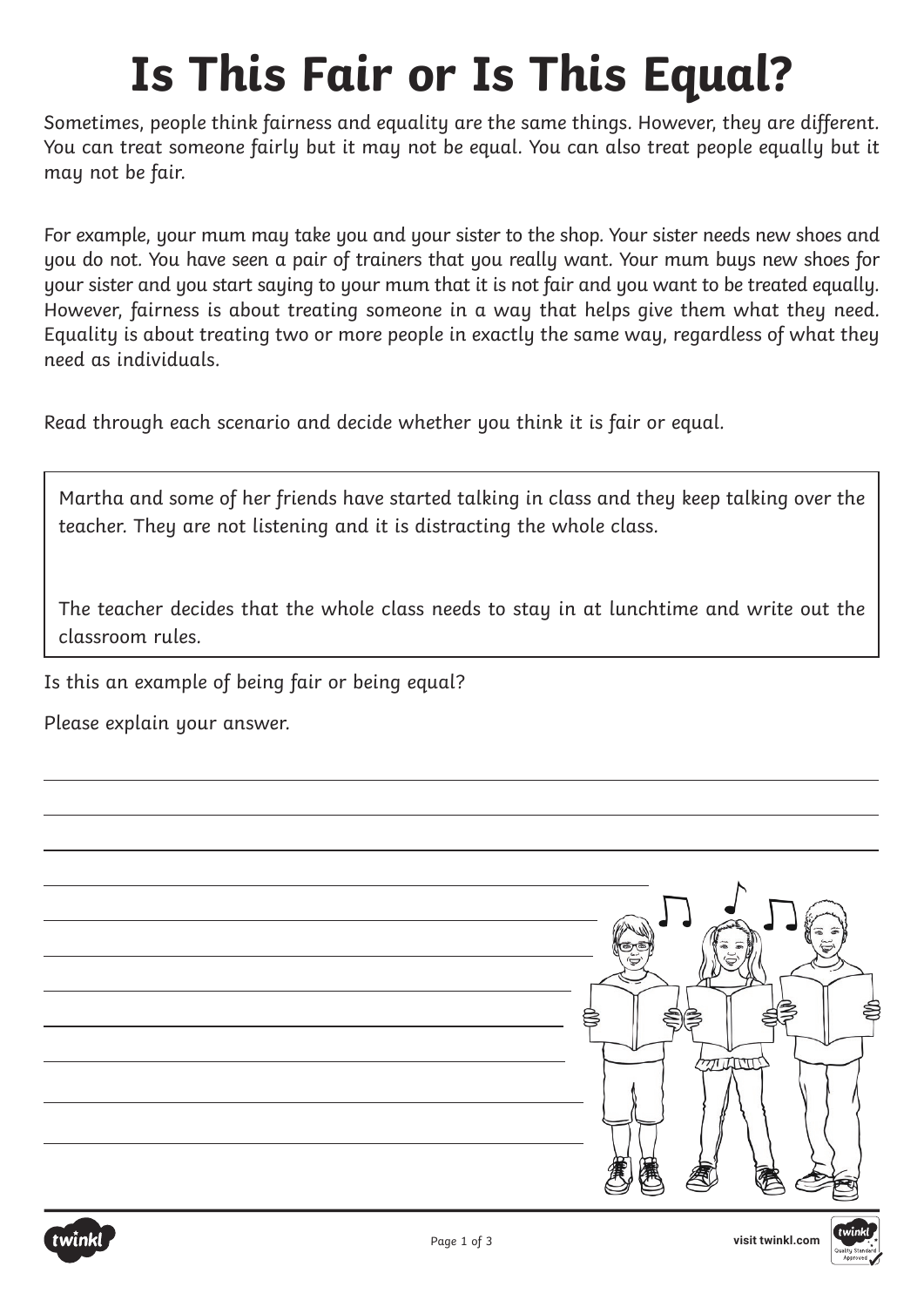Samuel is a quiet young person who doesn't put his hand up very often in class and doesn't volunteer for speaking parts in the end of year play.

Jessica is confident and she attends drama classes. She enjoys putting her hand up in class and answering questions. Jessica was one of the narrators in last year's play.

The class teacher has to decide who is going to have each part in the play. She decides to cast Samuel as a narrator so that he gets the opportunity to stand up and speak in front of others.

Jessica is asked to be in the choir because she has a lovely singing voice.

Is this an example of being fair or being equal?

Please explain your answer.